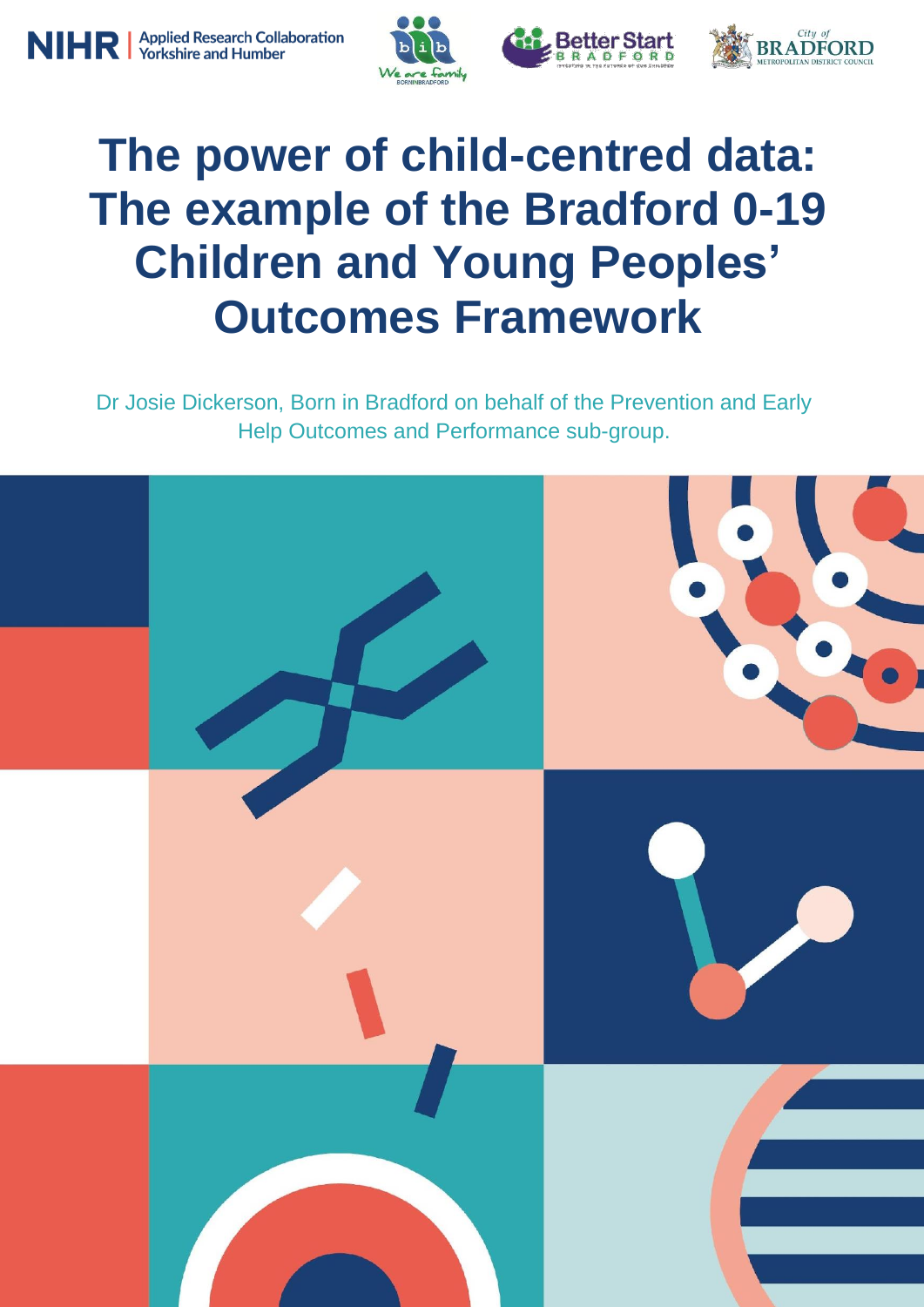





# **What are we doing?**

Throughout childhood and adolescence, children and their families receive care and support from numerous different organisations including health (e.g. maternity, health visiting, GPs, Dentists, Hospitals); children's services (e.g. Family Hubs, Early Help, social care); education settings (nurseries, schools; SEND); and other key services (e.g. Families first, VCSOs, police, housing etc.)

Over a period of three years, partners from key services across Bradford joined together in a task and finish group to co-produce a 0-19 Children and Young Peoples' shared outcomes framework that measures important aspects of children and young peoples' safety, health and development. The priority indicators of the 0-19 outcomes framework can be seen in Figure 1.

The aim of this shared 0-19 outcomes framework is to:

- 1) enable in-depth, locality based, needs assessment;
- 2) to evaluate the impact of interventions through improved outcomes over time;
- 3) to act as a catalyst for a single shared child record across organisations.

#### **Impact**

We have used this outcome framework to assess the needs of children aged 0-5 in each ward of Bradford district to identify inequalities in outcomes and differences in needs for prevention and early intervention support across the wards.

The findings of the needs assessment show that, when we look at data from the child's perspective, we start to identify stark inequalities and differing patterns of needs that are not clear when using data from a single service or organisation (see Figure 2). For example, the average number of pupils achieving a good level of development in Bradford schools (68%) is just 4% lower than the England average, but the rates across wards vary from 56% to 86%. The needs assessment also demonstrated huge differences in outcomes for children between affluent and deprived areas, and varied needs based on the cultural and ethnic diversity of areas.

This work is now being used by the prevention and early help teams to highlight the importance of the 1001 days prevention agenda, and to implement appropriate support in each locality (funding dependent), and the outcomes framework will then be used to evaluate the impact of these interventions.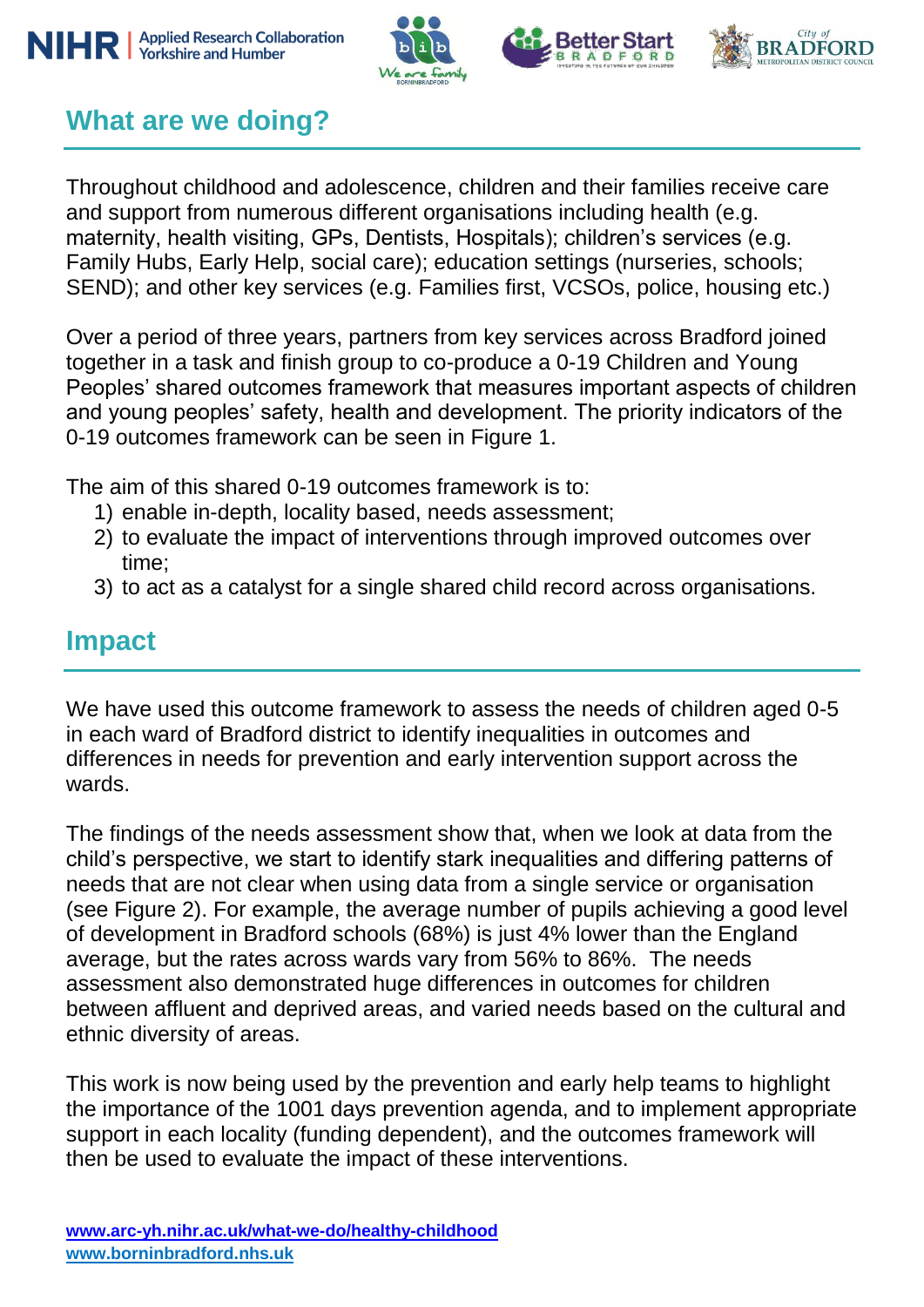







# **Next Steps**

We are now expanding this needs assessment to look at children and young people aged 5-19 across the Bradford District.

In Bradford, we want to move from the current perspective of data that is at the level of the service to a shared data record that is focussed on the perspective of the child. We are using this outcomes framework as a catalyst to develop a single shared child record across organisations where important information that is in the best interests of the care of the family can be shared across the services that are supporting them.

### **How did we do it?**

The group was led by Born in Bradford as a part of the BDMC Prevention and Early Help Outcomes and Performance sub-group. To manage the task the group first focused on a 0-5 outcomes framework, and then extended this to the age of 19. Firstly a 'long-list' of outcomes were developed from: a) existing outcomes frameworks from different services including: Better Start Bradford; Public Health; Prevention and Early Help Services; Families First; SEND) and b) the existing evidence base of the major drivers of inequalities in child health and development.

Data analysts in each service then confirmed which of these outcomes were available in routinely collected data in each organisation, and what the source of the data was (e.g. data system, data owner). Those outcomes that didn't have data were added to a 'wishlist' to be re-visited as potential systems change work for the future. The rest of the outcomes were reviewed and agreed by the task and finish group. A smaller number of 'priority' outcomes were identified that acted as a broad indicator of need over a number of outcomes in the framework. For example, for social care involvement, the number of children in care was taken as an indicator of need.

To ensure that data protection legislation was followed, an analyst within the local authority requested aggregate data at ward level from each of the data sources identified. This data was pulled together and placed in Power BI as a series of 'heatmaps'. In addition a PDF document was developed for those wanting a 'snapshot' of the need assessment.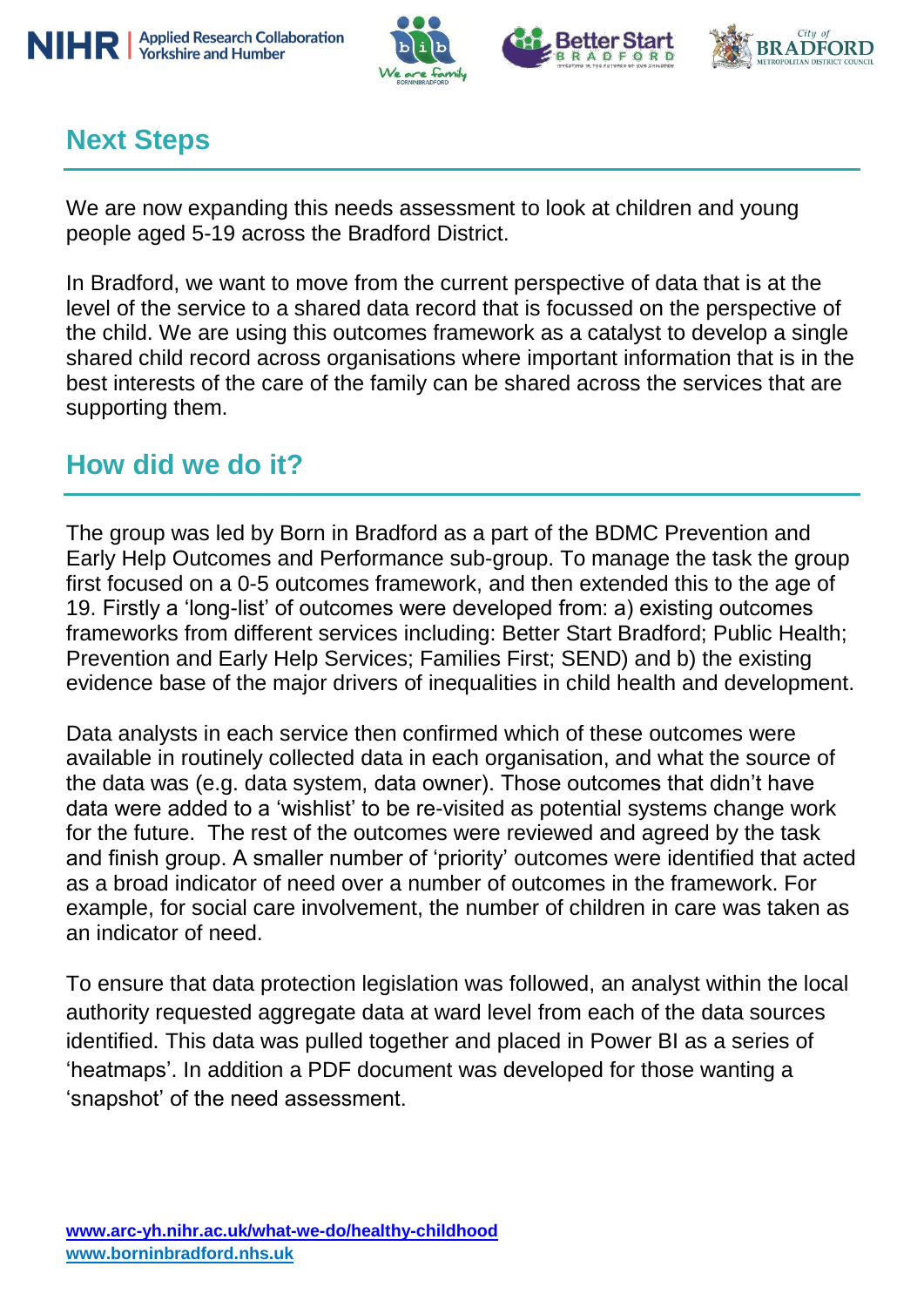







Figure 1: The priority Indicators of the 0-19 CYP outcomes framework

| <b>THRIVE &amp; ACHIEVE</b>                                                                            |  |  |  |  |
|--------------------------------------------------------------------------------------------------------|--|--|--|--|
| Proportion of children eligible for nursery at 2 and 3 years who take up offer                         |  |  |  |  |
| ASQ-3: Proportion of children scoring above the cut off for all areas                                  |  |  |  |  |
| EYFS: Proportion of children achieved good level of development (GLD)                                  |  |  |  |  |
| EYFS: Proportion of children achieved at least the expected level in: Communication                    |  |  |  |  |
| and Language; Personal, Social & Emotional Development; Physical Development                           |  |  |  |  |
| (prime area of learning)                                                                               |  |  |  |  |
| Proportion of children with an EA1 notification (SEND)                                                 |  |  |  |  |
| KEY STAGE 2: % and number achieving the expected average in Reading, Writing and<br><b>Maths</b>       |  |  |  |  |
| GCSE: % and number achieving 9-5 pass in English and Maths GCSE                                        |  |  |  |  |
| 16-17 year olds not in education, employment or training (NEET) or whose activity is not               |  |  |  |  |
| known                                                                                                  |  |  |  |  |
| First time entrants to the youth justice system                                                        |  |  |  |  |
| Number of children referred to CAMHS                                                                   |  |  |  |  |
| Number of children persistently missing from education in Bradford (absence)                           |  |  |  |  |
| Numbers of Young People being supported through SEN Support in Bradford                                |  |  |  |  |
| Number of Young People with a diagnosis of autism                                                      |  |  |  |  |
| <b>SAFE &amp; PROTECTED</b>                                                                            |  |  |  |  |
| Proportion of families with child referred to Early Help                                               |  |  |  |  |
| Proportion of families eligible for universal plus health visiting care (Tier 2, 3 & 4)                |  |  |  |  |
| Proportion of mothers of children aged 0-4 reporting alcohol/drug abuse                                |  |  |  |  |
| Proportion of mothers reporting smoking at birth                                                       |  |  |  |  |
| Rate of still birth per 1000                                                                           |  |  |  |  |
| Rate of infant mortality per 1000                                                                      |  |  |  |  |
| Rate of children in care (CIC, previously LAC) per 10,000                                              |  |  |  |  |
| Rate of children with child in need plan (CIN) per 10,000                                              |  |  |  |  |
| Rate of children with child protection plan (CPP) per 10,000                                           |  |  |  |  |
| Rate of children attending A&E                                                                         |  |  |  |  |
| Rate of children admitted to hospital for accidental and deliberate injuries (combined; per<br>10,000) |  |  |  |  |
| Admissions to hospital for self-harm                                                                   |  |  |  |  |
| Proportion police calls to domestic violence at home where child present                               |  |  |  |  |
| <b>HEALTHY &amp; EMOTIONALLY WELL</b>                                                                  |  |  |  |  |
| Proportion of children breastfed at 6-8 week assessment                                                |  |  |  |  |
| Proportion of mothers screened for depression at 6-8wk HV appt (Whooley)                               |  |  |  |  |
| ASQ:SE-2: Proportion of children reaching expected level of social and emotional                       |  |  |  |  |
| development at 2.5 years                                                                               |  |  |  |  |
| Prevalence of Experience of Dental decay in 5 year olds in Bradford                                    |  |  |  |  |
| Proportion of children overweight / obese at reception & Year 6                                        |  |  |  |  |
| Proportion of children with up to date immunisations                                                   |  |  |  |  |
| <b>ECONOMICALLY &amp; SOCIALLY INCLUDED</b>                                                            |  |  |  |  |
| Proportion adults with level 1 qualification as highest attainment                                     |  |  |  |  |
| Proportion of pregnant women with little or no spoken English ability                                  |  |  |  |  |
| Proportion of children from an ethnic minority background (i.e. not white British)                     |  |  |  |  |
| Proportion of families living with fuel poverty                                                        |  |  |  |  |
| Proportion of families living in poor quality housing (damp; vermin; major repairs; no                 |  |  |  |  |
| heating etc.)                                                                                          |  |  |  |  |

**[www.arc-yh.nihr.ac.uk/what-we-do/healthy-childhood](http://www.arc-yh.nihr.ac.uk/what-we-do/healthy-childhood) www.borninbradford.nhs.uk**